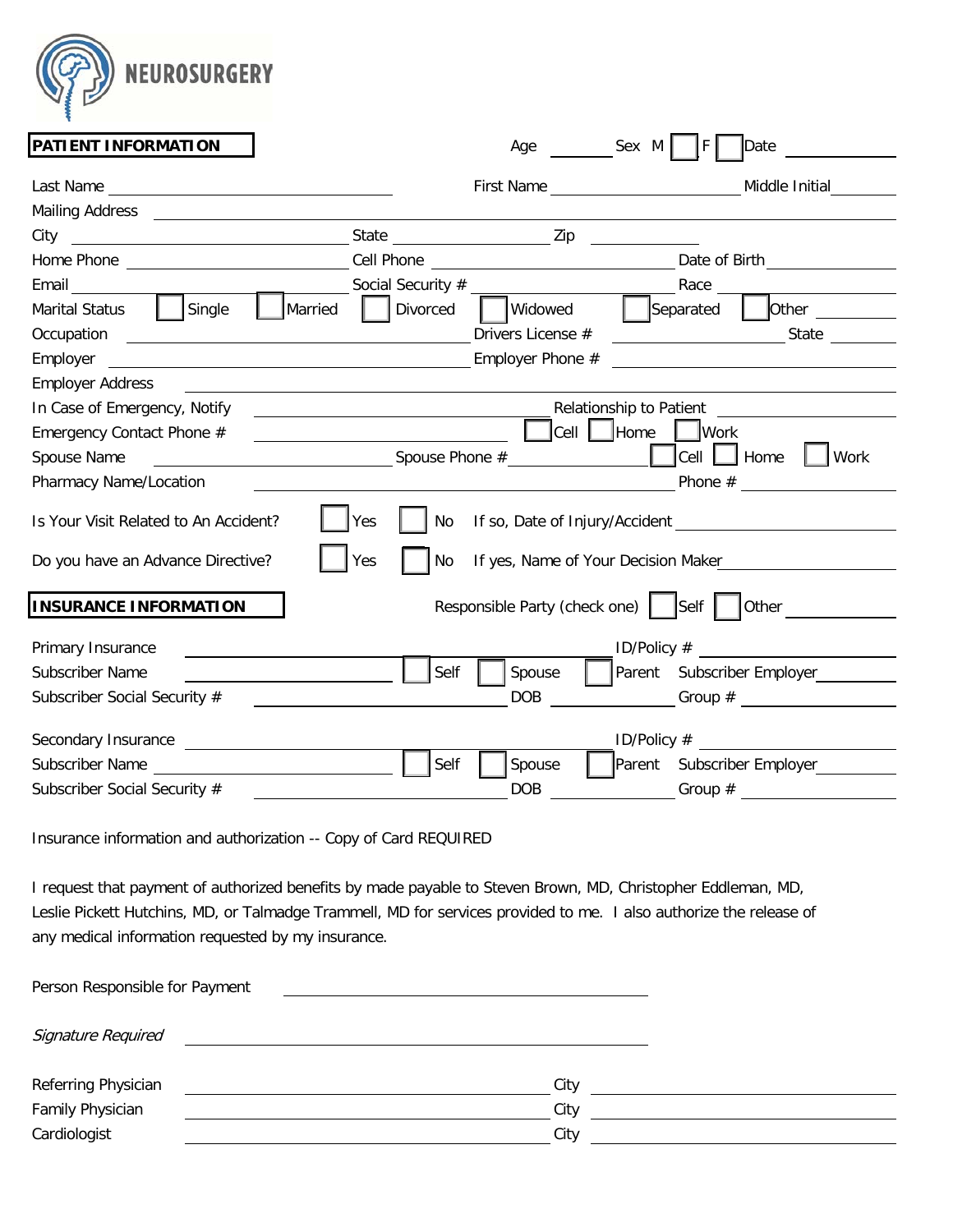

| Name                             |                                                                                                                   | Height Weight                                                                                                                   | <b>DOB</b>        | Date          |
|----------------------------------|-------------------------------------------------------------------------------------------------------------------|---------------------------------------------------------------------------------------------------------------------------------|-------------------|---------------|
| <b>MEDICAL HISTORY</b>           | <b>Chief Compliant/Reason for Referral</b>                                                                        |                                                                                                                                 |                   |               |
| <b>Brain</b>                     | Arm(s)<br>Neck                                                                                                    | Back                                                                                                                            | Leg(s)            | Carpel Tunnel |
| <b>Ulnar Nerve</b>               | Other                                                                                                             |                                                                                                                                 |                   |               |
|                                  | When did your symptoms begin?                                                                                     |                                                                                                                                 |                   |               |
| PHYSICIANS/TESTING<br>Physicians |                                                                                                                   | List any other physicians you have seen for this issue and tests you have had.                                                  |                   |               |
|                                  |                                                                                                                   |                                                                                                                                 | EMG (nerve study) |               |
|                                  |                                                                                                                   | <b>MRI</b>                                                                                                                      | Myelogram         |               |
|                                  |                                                                                                                   | <b>CT</b>                                                                                                                       | Other             |               |
| <b>TREATMENTS</b>                | Have you had any of the following treatments for this issue in the past year?<br>ESI (epidural steroid injection) | Chiropractor                                                                                                                    | Medications       |               |
| Physical Therapy                 |                                                                                                                   | Massage Therapy                                                                                                                 |                   |               |
| Other                            | <u> 1989 - Johann Barbara, martin amerikan ba</u>                                                                 |                                                                                                                                 |                   |               |
| <b>REVIEW OF SYSTEMS</b>         |                                                                                                                   | Have you had or are you having problems with any of the following related<br>to your current condition? (Circle all that apply) |                   |               |
| Fever                            | Weight loss                                                                                                       | Weight gain                                                                                                                     | Sore Tongue       |               |
| Rashes                           | Changes in vision                                                                                                 | Shortness of breath                                                                                                             | Chest pain        |               |
| Nausea/vomiting                  | Back pain                                                                                                         | Neck pain                                                                                                                       | Memory problems   |               |
| Abdominal pain                   | Pain on urination                                                                                                 | Depression                                                                                                                      | Headache          |               |
| Other                            |                                                                                                                   |                                                                                                                                 |                   |               |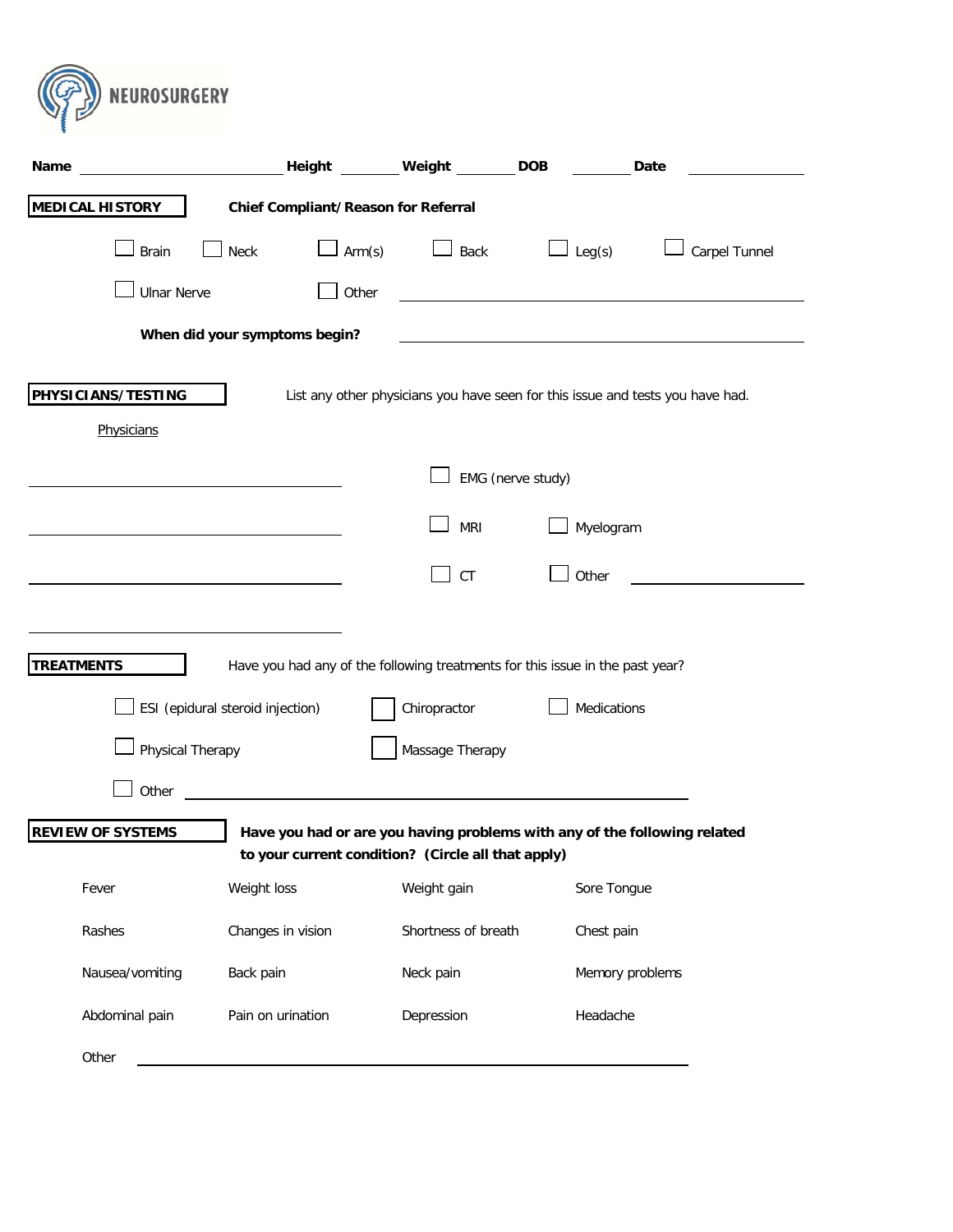| <b>PAST SURGERIES</b>      | include dates:                                                                                                      |                                                                         |                                                                                                                                                                                                                                                                                                                                                                                                                  |  |
|----------------------------|---------------------------------------------------------------------------------------------------------------------|-------------------------------------------------------------------------|------------------------------------------------------------------------------------------------------------------------------------------------------------------------------------------------------------------------------------------------------------------------------------------------------------------------------------------------------------------------------------------------------------------|--|
|                            |                                                                                                                     |                                                                         |                                                                                                                                                                                                                                                                                                                                                                                                                  |  |
|                            | 2. $\overline{\phantom{a}}$                                                                                         |                                                                         |                                                                                                                                                                                                                                                                                                                                                                                                                  |  |
|                            |                                                                                                                     |                                                                         |                                                                                                                                                                                                                                                                                                                                                                                                                  |  |
|                            |                                                                                                                     | MEDICATIONS Also include non-prescription drugs with dosages            | None                                                                                                                                                                                                                                                                                                                                                                                                             |  |
|                            |                                                                                                                     |                                                                         | 7.                                                                                                                                                                                                                                                                                                                                                                                                               |  |
|                            | 2. $\overline{\phantom{a}}$                                                                                         |                                                                         |                                                                                                                                                                                                                                                                                                                                                                                                                  |  |
|                            | 3.                                                                                                                  |                                                                         | 9. $\frac{1}{\sqrt{1-\frac{1}{2}}\sqrt{1-\frac{1}{2}}\sqrt{1-\frac{1}{2}}\sqrt{1-\frac{1}{2}}\sqrt{1-\frac{1}{2}}\sqrt{1-\frac{1}{2}}\sqrt{1-\frac{1}{2}}\sqrt{1-\frac{1}{2}}\sqrt{1-\frac{1}{2}}\sqrt{1-\frac{1}{2}}\sqrt{1-\frac{1}{2}}\sqrt{1-\frac{1}{2}}\sqrt{1-\frac{1}{2}}\sqrt{1-\frac{1}{2}}\sqrt{1-\frac{1}{2}}\sqrt{1-\frac{1}{2}}\sqrt{1-\frac{1}{2}}\sqrt{1-\frac{1}{2}}\sqrt{1-\frac{1}{2}}\sqrt{$ |  |
|                            | 4.                                                                                                                  |                                                                         |                                                                                                                                                                                                                                                                                                                                                                                                                  |  |
|                            |                                                                                                                     |                                                                         |                                                                                                                                                                                                                                                                                                                                                                                                                  |  |
| 6.                         | <u> 1980 - Johann Barn, mars eta bainar eta bat erroman erroman erroman erroman erroman erroman erroman erroman</u> |                                                                         |                                                                                                                                                                                                                                                                                                                                                                                                                  |  |
| <b>DRUG ALLERGIES</b>      | Allergic to shellfish or x-ray dye?                                                                                 | $\Box$ Yes<br>Latex allergy? $\Box$<br>Yes                              | No<br>No                                                                                                                                                                                                                                                                                                                                                                                                         |  |
| List allergy and reactions | <b>No Known Drug Allergies</b>                                                                                      |                                                                         |                                                                                                                                                                                                                                                                                                                                                                                                                  |  |
| $\mathbf{1}$ .             |                                                                                                                     | 3.                                                                      |                                                                                                                                                                                                                                                                                                                                                                                                                  |  |
|                            | 2. $\qquad \qquad$                                                                                                  | 4.                                                                      | <u> 1980 - Johann Barn, mars ann an t-Amhain Aonaich an t-Aonaich an t-Aonaich ann an t-Aonaich ann an t-Aonaich</u>                                                                                                                                                                                                                                                                                             |  |
| PAST MEDICAL HISTORY       |                                                                                                                     | being treated or have been treated in the past: (Circle all that apply) | Circle any of the following medical problems for which you are currently                                                                                                                                                                                                                                                                                                                                         |  |
| <b>Diabetes</b>            | Heart disease                                                                                                       | High blood pressure                                                     | Asthma/COPD                                                                                                                                                                                                                                                                                                                                                                                                      |  |
| Positive HIV/AIDS          | Seizure                                                                                                             | Stroke                                                                  | Head injury                                                                                                                                                                                                                                                                                                                                                                                                      |  |
| Liver problems             | Spine/back problems                                                                                                 | Thyroid problems                                                        | Cancer                                                                                                                                                                                                                                                                                                                                                                                                           |  |
| Kidney problems            | <b>Bleeding issues</b>                                                                                              | Have you ever had a blood transfusion?                                  | No<br>Yes                                                                                                                                                                                                                                                                                                                                                                                                        |  |
| Other                      |                                                                                                                     |                                                                         |                                                                                                                                                                                                                                                                                                                                                                                                                  |  |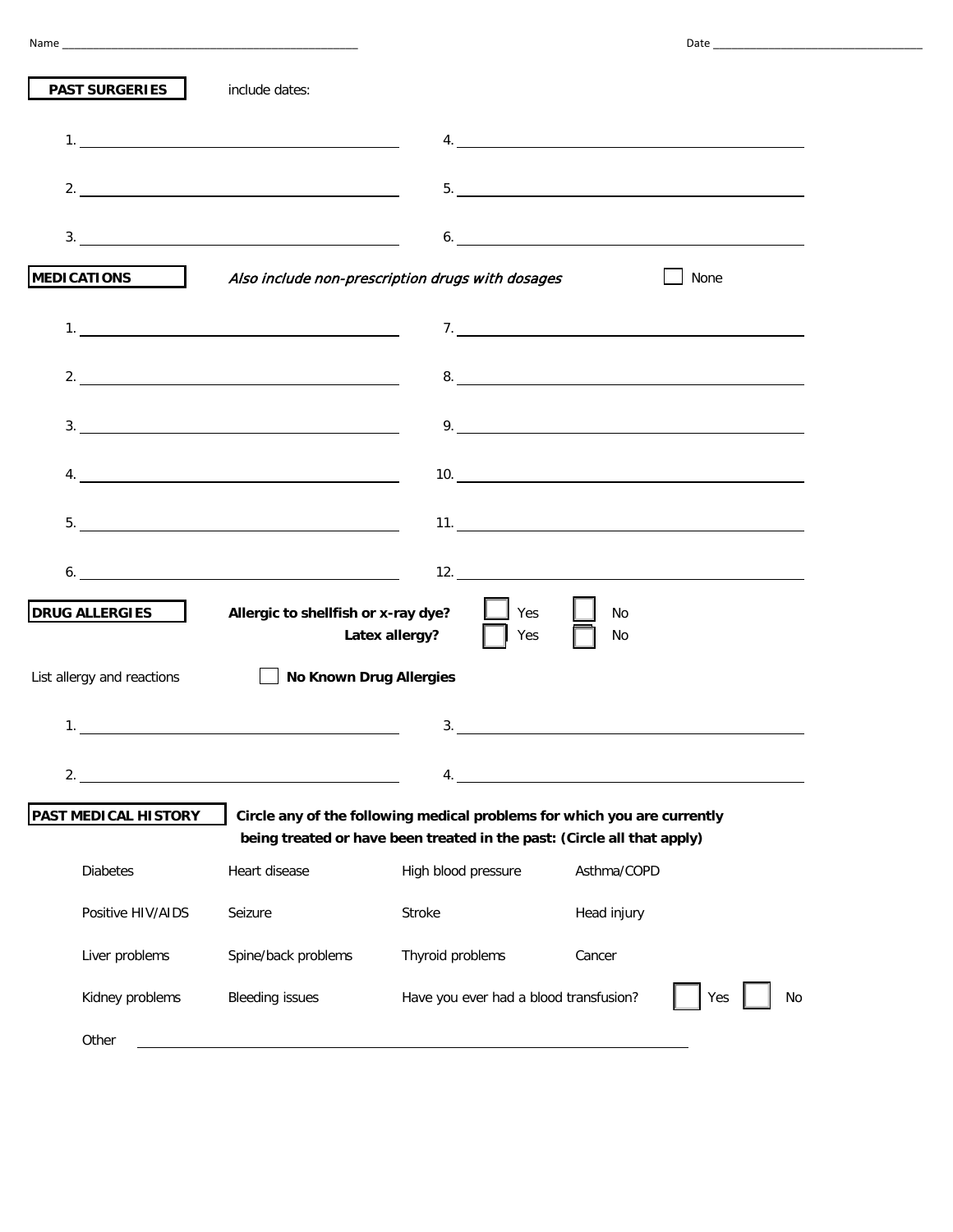| Name                                                                                                        | Date and the contract of the contract of the contract of the contract of the contract of the contract of the contract of the contract of the contract of the contract of the contract of the contract of the contract of the c |
|-------------------------------------------------------------------------------------------------------------|--------------------------------------------------------------------------------------------------------------------------------------------------------------------------------------------------------------------------------|
|                                                                                                             |                                                                                                                                                                                                                                |
| <b>FAMILY HISTORY</b>                                                                                       |                                                                                                                                                                                                                                |
| Is your mother living?<br>Yes<br><b>No</b>                                                                  |                                                                                                                                                                                                                                |
| If "Yes", give her age and state of health                                                                  | <u> 1980 - Jan Alexandri, fizikar matematika (h. 1980).</u>                                                                                                                                                                    |
| If "No", give the age and cause of death<br>Is your father living?<br>Yes<br>No                             |                                                                                                                                                                                                                                |
| If "Yes", give his age and state of health                                                                  | and the control of the control of the control of the control of the control of the control of the control of the                                                                                                               |
| If "No", give the age and cause of death                                                                    |                                                                                                                                                                                                                                |
| Please circle any medical problems involving your immediate and extended family:                            |                                                                                                                                                                                                                                |
| Cancer<br><b>Brain Tumor</b>                                                                                | Aneurysm<br>Seizures                                                                                                                                                                                                           |
| Other                                                                                                       |                                                                                                                                                                                                                                |
| <b>SOCIAL HISTORY</b>                                                                                       | Do you use tobacco products (including e-cigarettes)?<br>Yes<br><b>No</b><br>Amount/How often?                                                                                                                                 |
|                                                                                                             | For how long?<br>Quit<br>Never<br>Former                                                                                                                                                                                       |
| Do you drink alcohol?                                                                                       | Yes<br>No Amount/How often?                                                                                                                                                                                                    |
| <b>OTHER</b><br>Have you had any falls in the past 12 months that required medical assistance?<br>Yes<br>No |                                                                                                                                                                                                                                |
| relationship to the patient.)                                                                               | Please sign and date below. (If completed by anyone other than the patient, sign and indicate your                                                                                                                             |
| Signature                                                                                                   | Date                                                                                                                                                                                                                           |

**List below anyone (including relationship to you) whom you give permission to access your medical records or to discuss your care with the physician or staff:**

<u> 1980 - Johann Barn, mars ann an t-Amhain Aonaich an t-Aonaich an t-Aonaich an t-Aonaich an t-Aonaich an t-Aon</u>

Relationship to patient

| 2. |  |
|----|--|
|    |  |
|    |  |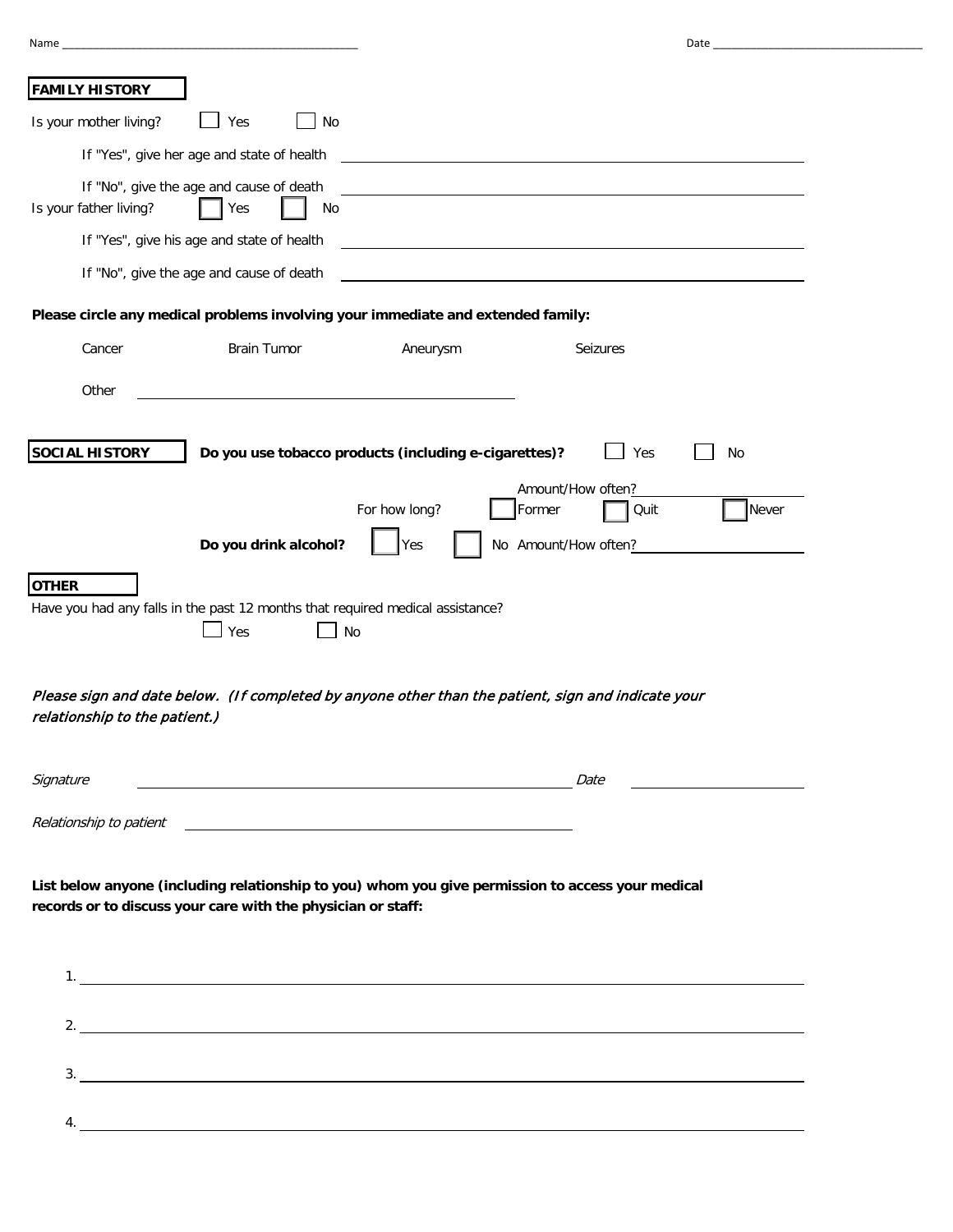